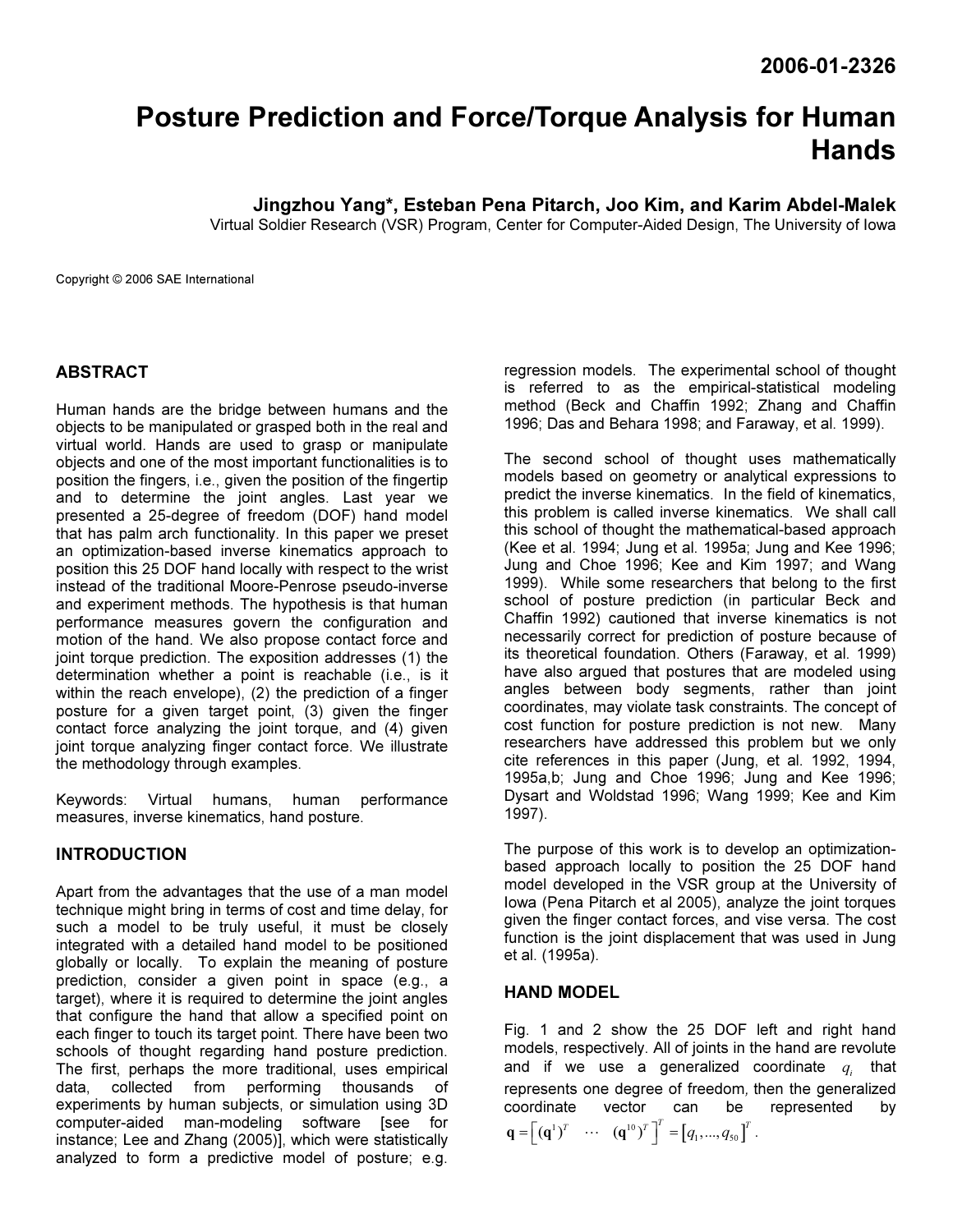

Fig. 1 Dorsal view left hand model



Fig. 2 Dorsal view right hand model

This hand model has the capability for anthropometric variability shown in Figs. 3 and 4 which are scalable link length (Buchcholtz et al 1993) and joint limit, respectively.



Fig. 3 Scalable link length Fig. 4 Scalable joint limit

In this paper, we explore the use of optimization-based approach to determine the hand posture. We will address the following problems:

(1) Given a target point in space, is this point reachable? (2) Given a target point in space, what are the joint angles that would configure the hand such that an anatomical landmark on the finger will reach the target point?

### REACH ENVELOPE

The D-H **(**Denavit and Hartenberg 1955**)** representation provides a systematic method for describing the relationship between adjacent links. A position vector of an anatomical landmark on the end-effector of a human hand articulated model can be written in terms of joint coordinates as

$$
\mathbf{x} = \mathbf{\Phi}(\mathbf{q}^i) \tag{1}
$$

where  $q^i \in \mathbb{R}^n$  is the vector of *n*-generalized coordinates. In order to extend the formulation to include ranges of motion in the form of inequality constraints such as  $q_i^{\min} \leq q_i \leq q_i^{\max}$  (e.g., the range of motion of the elbow is approximately  $0^\circ \leq q \leq 150^\circ$ ), a transformation is introduced as

$$
q_i = a_i + b_i \sin \lambda_i \tag{2}
$$

where  $a_i = ( q_i^{\text{max}} + q_i^{\text{min}} )/2$  and  $b_i = ( q_i^{\text{max}} - q_i^{\text{min}} )/2$  are the mid point and half range of the inequality constraint and  $\lambda$  is a slack variable (i.e., we have converted the inequality to an equality). To study the boundary of this function, we use the implicit function theorem to determine the reach envelope (Yang et al. 2005). Indeed, if we differentiate Eq. (4) with respect to time to obtain the velocity, the right hand side will comprise two matrices and the joint velocity vector as

$$
\dot{\mathbf{x}} = \mathbf{\Phi}_{q^i} \mathbf{q}^i_{\lambda} \boldsymbol{\lambda} \tag{3}
$$

where  $\mathbf{q}_\lambda^i = \partial q_i / \partial \lambda_j$  is a diagonal matrix,  $\dot{\bm{\lambda}} = d \bm{\lambda} / dt$  is the vector of joint velocities, and  $\Phi_{q^i}$  is the Jacobian defined by

$$
\mathbf{\Phi}_{q^i} = \left[ \partial \mathbf{\Phi}_i / \partial q_j \right] \tag{4}
$$

It is then possible to delineate singular surfaces that are on the boundary of the reacheable workspace, i.e., the reach envelope. This is accomplished by studying the rank deficiency of the Jacobian. Define the subvector of  $\mathbf{q}^i$  as a set of constant generalized coordinates  $\mathbf{p}_i \in \mathbf{R}^m$ where  $m \leq n-1$ , and  $\mathbf{q}^i = \mathbf{u} \cup \mathbf{p}_i$ . Singular sets  $\mathbf{p}_i$  of the manipulator can be obtained from studying the dimension of the null space of  $\mathbf{\Phi}_{q^i}^{\tau}(\mathbf{q}^i)$ , defined by Yang et al. (2004) as the set

$$
\mathbf{S} = \left\{ \mathbf{p}_i \in \mathbf{R}^m; \dim \left[ \text{Null}(\mathbf{\Phi}_{\mathbf{q}^i}^T(\mathbf{q}^i)) \right] \ge 1, \mathbf{q}^i = \left[ \mathbf{u} \quad \mathbf{p}_i \right] \text{ for some constant } \mathbf{p}_i \right\}
$$
(5)

where u ∈ R<sup>n-*m*</sup> is the vector of generalized coordinates that are not in  $\mathbf{p}_i$ . On a singular surface, the term  $\left. \begin{array}{cc} \mu \mathbf{1}_{\lambda} \end{array} \right|_{\mathbf{q}_o^i, \lambda_o^i}$  $\Phi_{q'}^{\dagger}q_{\lambda}^{i} \Big|_{q_{a}',\lambda_{a}^{i}}$  is rank-deficient. Therefore, a boundary is identified when the rows of  $\Phi_{\mu} \mathbf{q}_{s}^{i}$  $\mathbf{\Phi}_{\mathbf{q}^i} \mathbf{q}_\mathbf{s}^i$  are dependent. As a

**METHODS**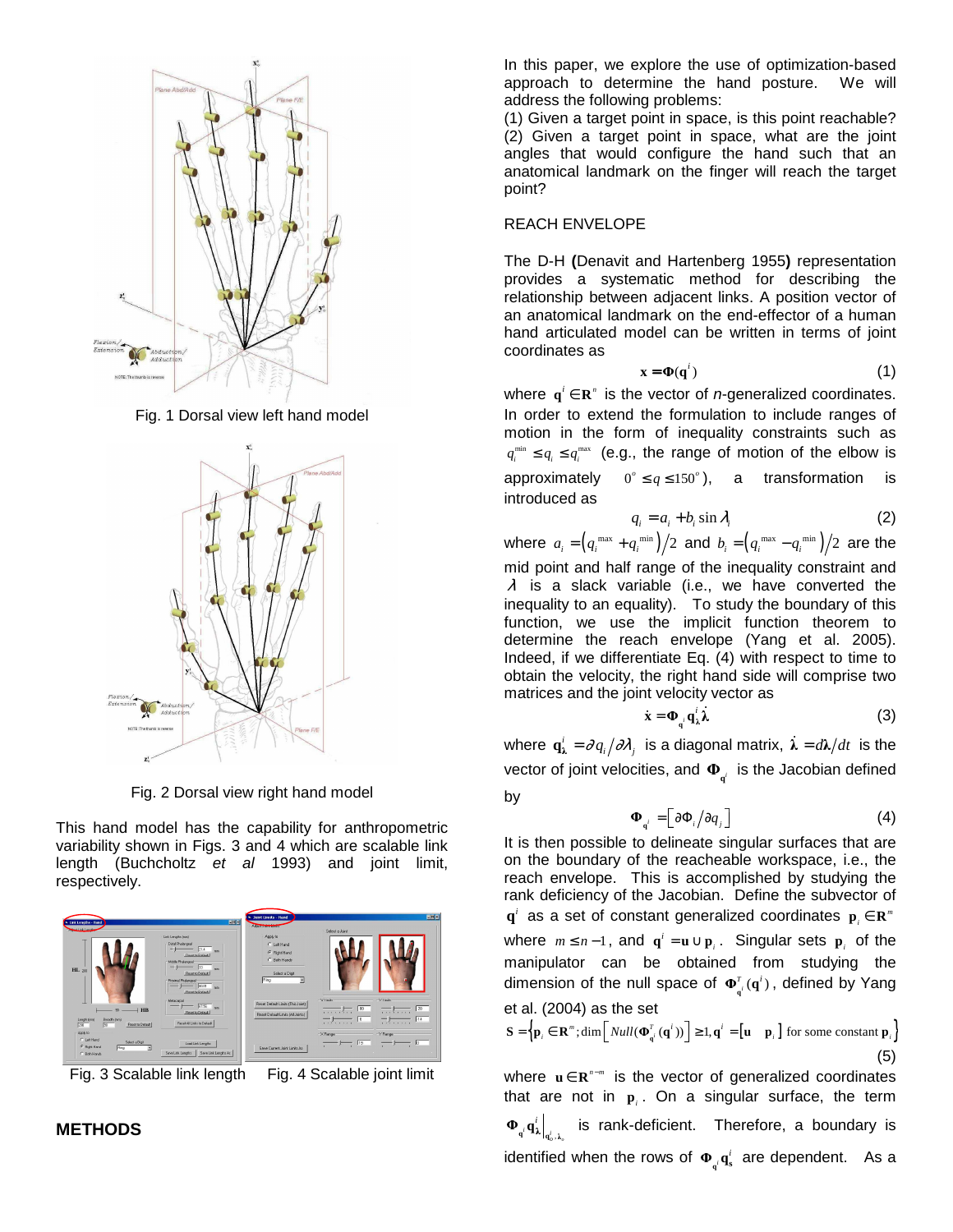result, the sets of singular values  $p_i$  are identified and substituted into  $\Phi(q^i)$  to yield singular surfaces on the boundary of the reach envelope, which we will denote by  $\psi(\mathbf{u})$ .

Because the above formulation yields a complete exact representation of the boundary to the reach envelope in closed form, it is possible to mathematically determine whether a given point (e.g., a button), curve (i.e., a trajectory), or an object (e.g., a lever) is inside the reach envelope. The parametric surface patches on the boundary of the reach envelope are described by a number of  $\psi(\mathbf{u})$  as illustrated in Fig. 5. A point is reachable if it exists inside the reach envelope. Therefore, it is now necessary to establish whether a point is inside the reach envelope. For a number of surface patches, a point (e.g., point  $p$  in Fig. 5) is inside the envelope if the ray cast from that point intersects an odd number of times with the surface patches. If intersects an even number of times, it is outside (i.e., not reachable).



Fig. 5 Determining whether a point is reachable

#### OPTIMIZATION APPROACH

The optimization problem for inverse kinematic of the hand is defined as follow:

Find: 
$$
\mathbf{q}^i \in R^{n_i}
$$
 (6)  
to minimize: *Joint displacement*  
subject to: *distance* =  $\|\mathbf{x}(\mathbf{q}^i)^{end\}^{end}$  =  $\mathbf{x}^{target point}$   $\leq \varepsilon$   
 $q_i^L \leq q_i \leq q_i^U$ ;  $i = 1, 2, ..., n_i$ 

where  $\varepsilon$  is a small number that approximates zero. All optimization problems are solved using the software SNOPT (Gill et al, 2002).

It is evident that the motion subtended by the human hand to reach a specific target is directly dependent upon the hand's initial posture (i.e., initial conditions). A person will usually reach towards a target using the least motion of the joints possible. A person will also usually avoid exerting unnecessary energy against gravity. Therefore, we propose driving functions on the motion characterized by minimizing the displacement from the initial posture and minimizing the potential energy exerted towards reaching the target, subject to the kinematic constraints discussed above and each joint's range of motion. Such cost functions can be developed

for dexterity, stress, potential and kinetic energy, and force. However, in this preliminary study, we use joint placement function only. Consider a simple cost function that measures the level of joint displacement from the most neutral position of a given joint. Let  $q_i^N$  be the neutral position of a joint. Then the displacement from the neutral position is given by  $q_i - q_i^N$  . Because the joint displacement is usually felt higher in some joints versus others, we also introduce a weight function  $w_i$  to stress the importance of one joint versus another. The total joint displacement of all joints is then characterized by the function

$$
f_{d} = \sum_{i=1}^{n} w_{i} |q_{i} - q_{i}^{N}|
$$
 (7)

#### JOINT TORQUE ANALYSIS

Since the hand grasping velocity and acceleration are small, we consider hand grasping as one static problem. Therefore, finger joint torques will be the general static torques.

From the time differentiation of the linear and angular position using the chain rule, we can obtain the linear relationship between the linear/angular velocity vector (in Cartesian space) and the joint velocity vector (in joint space) as follows:

$$
\begin{bmatrix} \mathbf{v} \\ \mathbf{\omega} \end{bmatrix} = \mathbf{J} \left( \mathbf{q}^i \right) \dot{\mathbf{q}}^i \tag{8}
$$

where  $v$  is the translational velocity of the end-effector and  $\omega$  is the angular velocity of the end-effector frame.  $J(q^i)$  is the augmented Jacobian matrix of the kinematic structure defined by

$$
\mathbf{J}(\mathbf{q}^i) = \begin{bmatrix} \mathbf{J}_x \\ \mathbf{J}_\omega \end{bmatrix}
$$
 (9)

This also indicates that the virtual displacements have the similar relationship.

$$
\begin{bmatrix} \delta \mathbf{x} \\ \delta \mathbf{\theta} \end{bmatrix} = \mathbf{J}(\mathbf{q}^i) \delta \mathbf{q}^i \qquad \forall \delta \mathbf{q}^i \tag{10}
$$

where  $\delta x$ ,  $\delta \theta$ , and  $\delta q^i$  are the virtual displacement vectors of Cartesian linear, Cartesian angular, and joint, respectively.

We begin with the calculation of the torque at each joint. To account for all of the elements that enter into calculating the torque at a given joint, we apply the principle of virtual work to the two force systems. As for the joint torques, its associated virtual work is

$$
\delta W_{\tau} = \tau^T \delta \mathbf{q}^i \tag{11}
$$

where  $\delta W$  is the virtual work. For the end-effector forces , comprised of a force vector f and a moment vector m , the virtual work performed is

$$
\delta W_{\mathbf{F}} = \mathbf{f}^T \delta \mathbf{x} + \mathbf{m}^T \dot{\mathbf{\omega}} \delta t \tag{12}
$$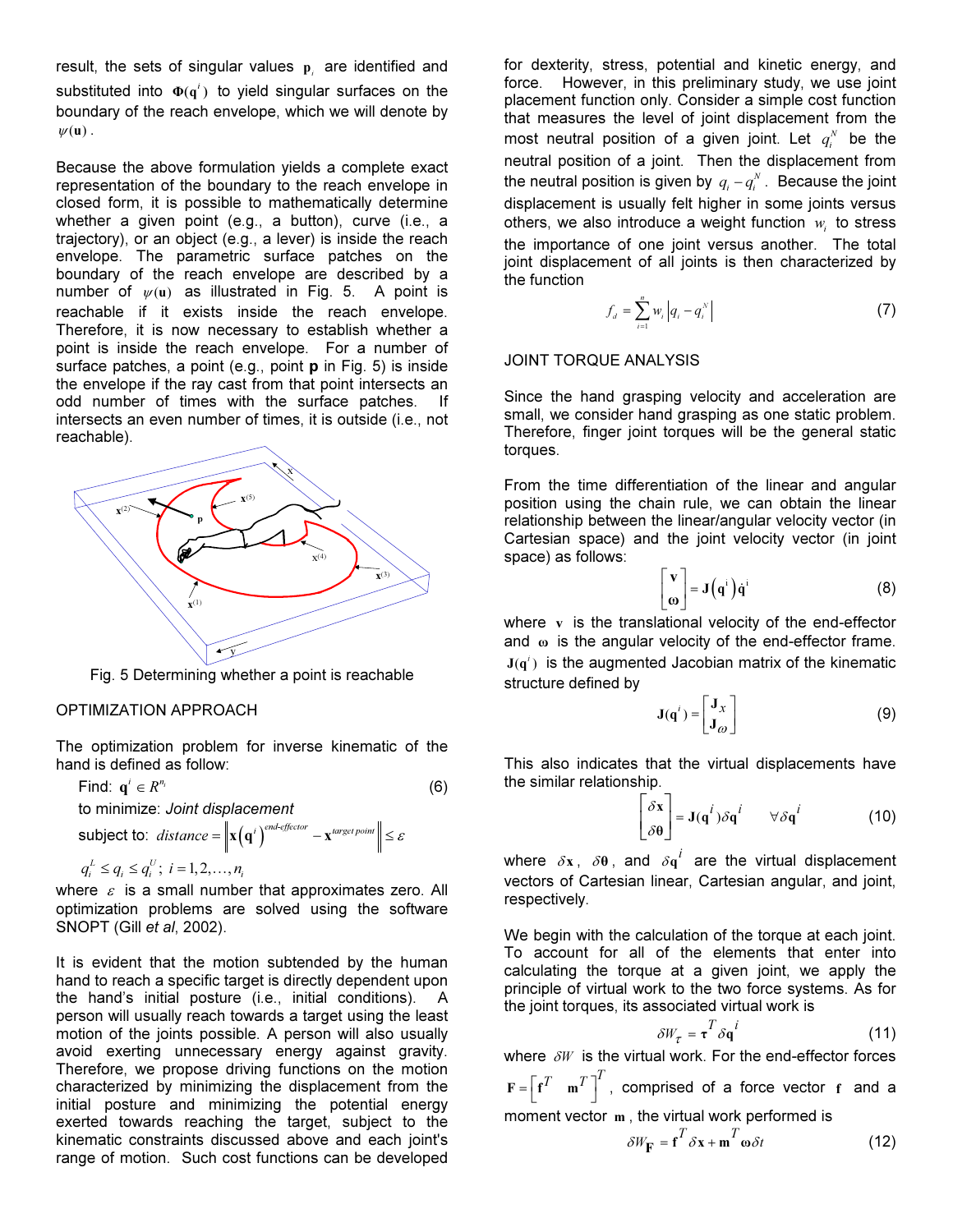where  $\delta$ **x** is the linear virtual displacement and  $\omega \delta t$  is the angular virtual displacement of the end-effector, respectively. Because the difference between the virtual work of the joint torques and the virtual work of the endeffector forces shall be null for all joint virtual displacements, we write

$$
\boldsymbol{\tau}^T \delta \mathbf{q}^i = \mathbf{F}^T \mathbf{J}(\mathbf{q}^i) \delta \mathbf{q}^i \qquad \forall \mathbf{q}^i \tag{13}
$$

The relationship between the joint torque vector and endeffector force/moment vector is then given by

$$
\tau = \mathbf{J}^T \mathbf{F} \tag{14}
$$

where the torque vector is  $\tau$  = [ $\tau_1, \tau_2, ..., \tau_n$ ]  $\tau = [\tau_1, \tau_2, ..., \tau_n]^T$ .

Now, we extend this formulation to the case where multiple external loads (both translational and rotational) are applied to any location of any finger/link, not necessarily to the end-effector. Let's assume that a general form of external load  $\mathbf{F}_k$  is applied to the point at

*k r* **k** location of finger segment k, where *k r* **k** location vector is expressed with respect to  $k^{th}$  local coordinate frame.

This point of application of external load can be regarded as the end-effector for the corresponding external load. The augmented Jacobian matrix  $\mathbf{J}_k$  for this point is derived from the linear relationship between the joint velocity vector and the Cartesian velocity vector:

$$
\mathbf{J}_{k}(\mathbf{q}^{i}) = \begin{bmatrix} \frac{\partial^{0} \mathbf{T}_{1}(\mathbf{q}^{i})}{\partial q_{1}} k_{\mathbf{r}_{k}} & \dots & \frac{\partial^{0} \mathbf{T}_{i}(\mathbf{q}^{i})}{\partial q_{i}} k_{\mathbf{r}_{k}} & \dots & \frac{\partial^{0} \mathbf{T}_{k}(\mathbf{q}^{i})}{\partial q_{k}} k_{\mathbf{r}_{k}} \\ \mathbf{Z}_{0}(\mathbf{q}^{i}) & \dots & \mathbf{Z}_{i-1}(\mathbf{q}^{i}) & \dots & \mathbf{Z}_{k-1}(\mathbf{q}^{i}) \end{bmatrix}_{6 \times k} (15)
$$

where  $\mathbf{Z}_{i-1}$ ,  $i = 1,...,k$  is the local z-axis vector of joint *i* expressed in terms of the global coordinate system.

So the joint torque vector due to the external load applied at point  $\mathbf{k}_{r_k}$  of link k is

$$
\boldsymbol{\tau}_k = \mathbf{J}_k^T \mathbf{F}_k \tag{16}
$$

From the principle of superposition, the total joint torques due to several external loads are obtained as a sum of all joint torques:

$$
\tau = \sum_{k} \mathbf{J}_{k}^{T} \mathbf{F}_{k} \tag{17}
$$

#### FINGER CONTACT FORCE ANALYSIS

Another problem is that given the joint torques we try to find the finger contact forces. Fig. 6 shows the free body diagram of one finger. Based on Eq. (16), if *i* **F***n* is applied

on link  $n_i$  , the joint torque for joint  $n_i$  will be defined by

$$
\tau_{n_i} = (J_{n_i-1}^{n_i})^T F_{n_i}
$$
\n(18)

For link  $n_i - 1$  we have the following equation:

$$
\tau_{n_i-1} = (J_{n_i-1}^{n_i})^T F_{n_i} + (J_{n_i-2}^{n_i-1})^T F_{n_i-1}
$$
\n(19)

Similarly, for other links and joints we have





Fig. 6 Joint torque and the contact force diagram

From Eq. (18) we solve the linear equations to obtain  $F_{n_i}$  , then plugging  $F_{n_i}$  into Eq. (19) and we solve another set of linear equations (19) to obtain  $F_{n_i-1}$ . Similarly we can derive finger contact forces for other links.

## **RESULTS**

A person that has the hand with length (HL) 190 mm and hand breadth (HB) 90 mm is considered as the given input (Pena Pitarch et al 2005).

The 4 DOF model for the index finger is shown in Fig. 7 and the DH table in Table 1. By implementing the method presented in the previous section we obtain the reach envelope shown in Fig. 8 and 9.



Fig. 7 Index finger model Table 1 DH table for index



Fig. 8 One view of reach envelope for the index finger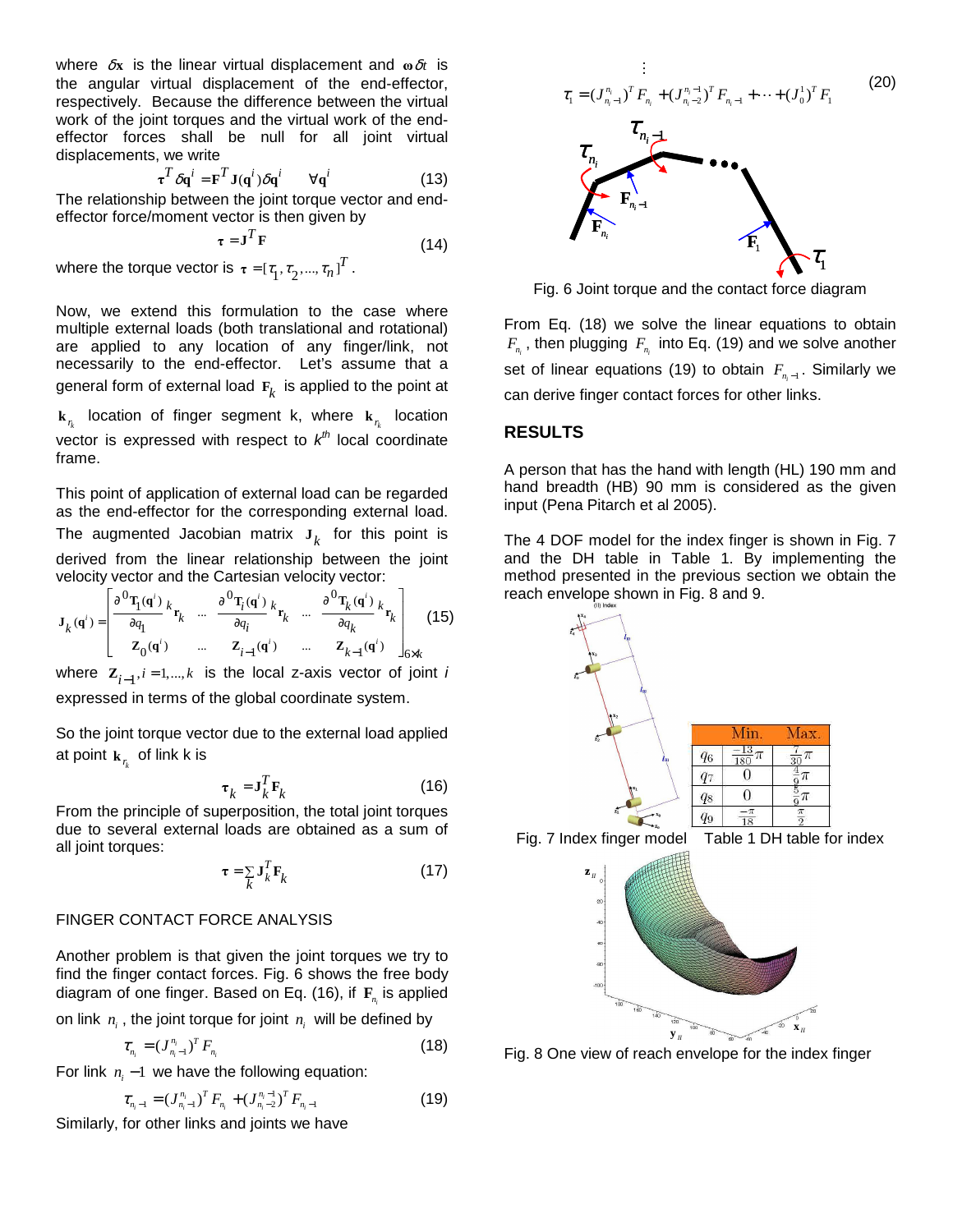

Fig. 9 Another view of reach envelope for the index finger

Posture prediction examples are obtained by implementing the optimization-based approach. Fig. 10 shows the initial configuration the right hand  $(q_i = 0, i = 1, \dots, 25)$ . Fig. 11 denotes the index finger posture prediction for target point  $[12.7839 \quad 7.19009 \quad 0.687351]^{T}$  and the joint angles are 0 *o* , 29 *o* , 61.4828 *o* and 27.1936 *o* . Fig. 12 shows the experiment visual result for the index finger. Fig. 13 shows the posture prediction for the middle finger. The target point is  $[15.9711 \t 7.74422 \t -1.62787]^T$  and the predicted joint angles are  $0^\circ$ ,  $30^\circ$ ,  $30^\circ$  and  $10^\circ$ . Fig. 14 demonstrates the experiment result for the middle finger. Fig. 15 shows the predicted posture for the pinky finger. The target point is  $[13.8896 \quad 3.6444 \quad -6.47685]^{T}$  and the predicted joint angles are 0°, 4.6382°, 0°, 27.1768° and 26.65°. Fig. 16 is the experimental result.





Fig. 11 Posture prediction for the index finger



Fig. 12 Experiment posture for the index finger



Fig. 13 Predicted posture for the middle finger



Fig. 14 Experiment posture for the middle finger



Fig. 15 Predicted posture for the pinky finger



Fig. 16 Experiment posture for the pinky finger

To analyze the joint torque, virtual hand is used to grasp cylinders (Fig. 17) with different radii  $\rho$  from 5 mm to 40 mm. For cylinders with radii that are larger than 40 mm, it needs two hands to grasp together. Fig. 18 illustrates the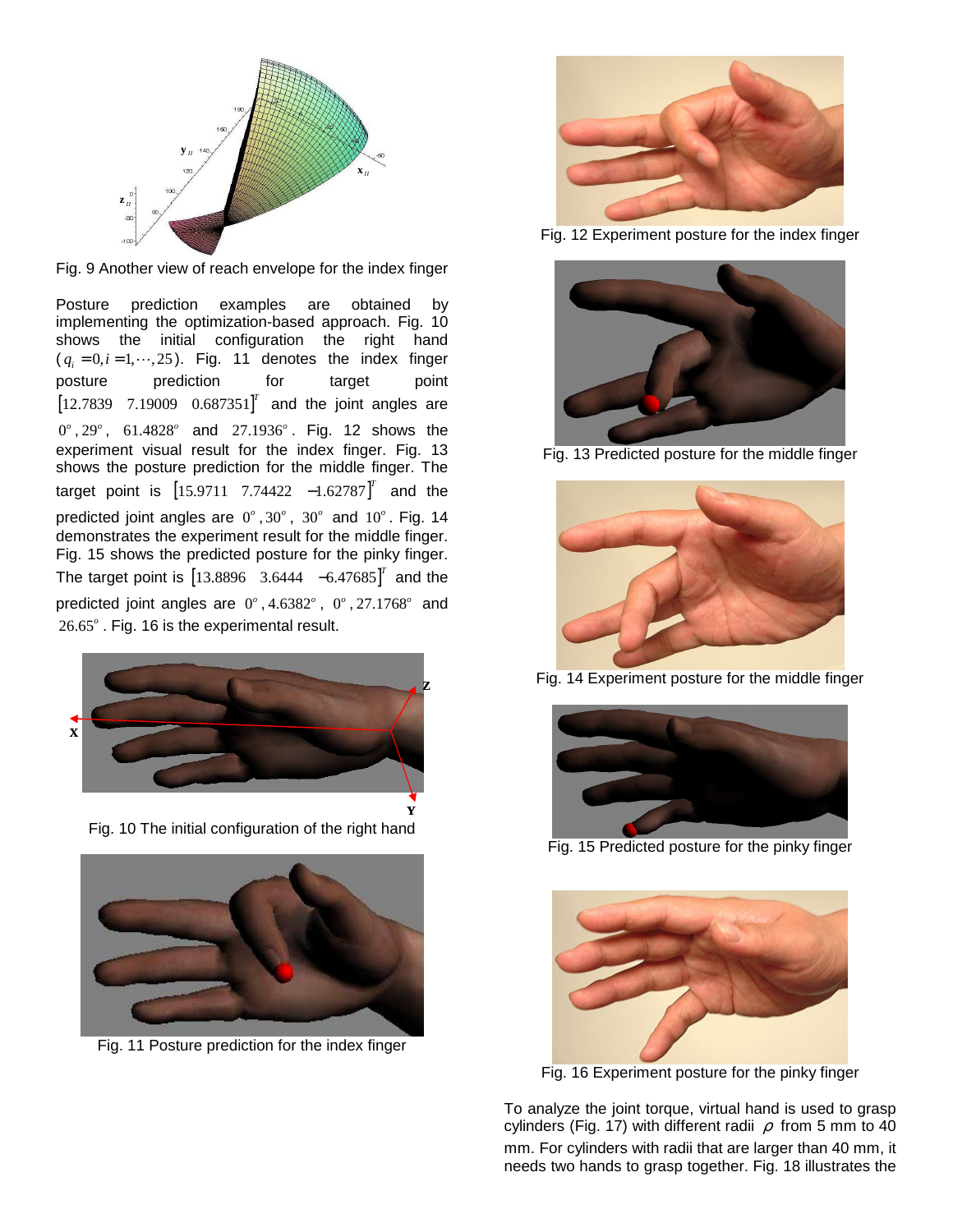summation of all joint torques for the right hand with the neutral configuration in Table 2.



Fig. 17 Grasping a cylinder



Fig. 18 Finger joint torque

| Neutral gesture of the right hand |              |               |               |               |
|-----------------------------------|--------------|---------------|---------------|---------------|
| Thumb                             | Index        | Middle        | Ring          | Little        |
| $q_1 = 0$                         | $q_6 = 0$    | $q_{10} = 0$  | $q_{14} = 0$  | $q_{20} = 0$  |
| $q_{2} = 0$                       | $q_7 = 30$   | $q_{11} = 30$ | $q_{15} = 2$  | $q_{21} = 5$  |
| $q_3 = 30$                        | $q_8 = 30$   | $q_{12} = 30$ | $q_{16} = 0$  | $q_{22} = 0$  |
| $q_4 = 0$                         | $q_{9} = 10$ | $q_{13} = 10$ | $q_{17} = 30$ | $q_{23} = 30$ |
| $q_5 = 30$                        |              |               | $q_{18} = 30$ | $q_{24} = 30$ |
|                                   |              |               | $q_{19} = 10$ | $q_{25} = 10$ |

Table 2 Angles for the neutral gesture of the right hand (in degrees)

Another example to determine the joint torques is shown in Fig. 19. The right hand grasps one object and the contact forces are 2 Newtons at each contact point of the finger segments. The joint torques are shown in Fig. 20.



Fig. 19 Power grasping

The problem that it is given joint torques and to find the finger contact forces is a little bit more complicated because we cannot directly use inverse Jacobian matrices to solve the linear equations. One example is shown in Fig. 21. The virtual human hand grasps the object using prehension grasping. The joint torques are given in Fig. 22.



Fig. 20 Finger joint torque



Fig. 21 Finger joint torque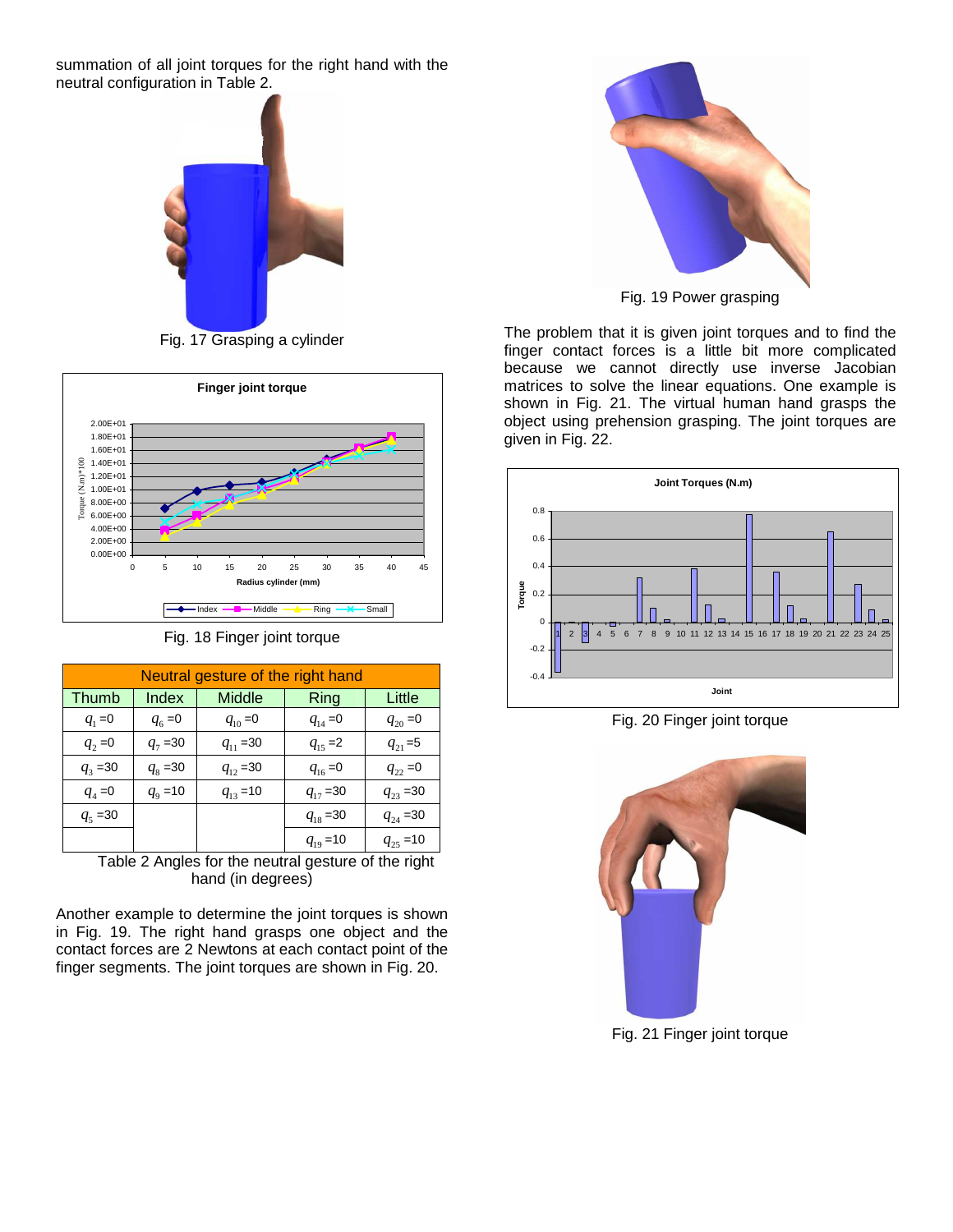

Fig. 22 Given joint torques

The calculated finger contact forces are 3.5N, 4.0N, 2.5N, 3.0N, and 2.5N for the thumb, index, middle, ring and the pinky fingers, respectively.

## **CONCLUSION**

In this paper, we have introduced methods for posture prediction and force/torque analysis of human hands. A closed-form approach is presented for finger's reach envelope, an optimization-based inverse kinematic method for hand posture prediction, and a systematic method has been proposed to determine the finger contact forces/joint torques. Examples are used to demonstrate the methods. Posture prediction of the human hand will be validated using motion capture system and the joint toque/force will be validate by experimental approach in the near future.

## **ACKNOWLEDGMENTS**

This research was partly funded by the US Army TACOM project: Digital Humans and Virtual Reality for Future Combat Systems (FCS) and Caterpillar project: Digital Human Modeling and Simulation for Safety and Serviceability.

## **REFERENCES**

- 1. Beck, D.J. and Chaffin, D.B., 1992, "An evaluation of inverse kinematics models for posture prediction", Computer Applications in Ergonomics, Occupational Safety and Health, Elsevier, Amsterdam, pp. 329- 336.
- 2. B. Buchcholz, T.J. Armstrong & S.A. Goldstein, Anthropometric data for describing the kinematics of the human hand, Ergonomics, 35(3), 1992,261-273.
- 3. Das, B. and Behara, D.N., 1998, "Three-dimensional workspace for industrial workstations", Human Factors, Vol. 40, No. 4, pp. 633-646.
- 4. Denavit, J. and Hartenberg, R.S., 1955. A Kinematic Notation for Lower-Pair Mechanisms Based on Matrices, Journal of Applied Mechanics, vol.77, 215- 221.
- 5. Dysart, M. J., and Woldstad, J. C., 1996. Posture prediction for static sagittal-plane lifting. Journal of Biomechanics, 29(10), 1393-1397.
- 6. Faraway, J.J., Zhang, X.D. and Chaffin, D.B., 1999, "Rectifying postures reconstructed from joint angles to meet constraints", Journal of Biomechanics, Vol. 32, pp. 733-736.
- 7. Gill, P., Murray, W., and Saunders, A, 2002, SNOPT: An SQP Algorithm for Large-Scale Constrained Optimization, SIAM Journal of Optimization, Vol. 12, No. 4, 979-1006.
- 8. Jung, E. S., Choe, J., and Kim, S-H., 1994, Psychophysical cost function of joint movement for arm reach posture prediction. Proceedings of the 38<sup>th</sup> Annual Meeting of the Human Factors and Ergonomics Society, 1(1-2), 636-640.
- 9. Jung, E. S., and Kee, D., 1996. A man-machine interface model with improved visibility and reach functions. Computers & Industrial Engineering, 30 (3), 475-486.
- 10. Jung, E. S., and Choe, J., 1996. Human reach posture prediction based on psychophysical discomfort. International Journal of Industrial Ergonomics, 18 (2-3), 173-179.
- 11. Jung, E.S., and Kang, D., 1995. An object-oriented anthropometric database for developing a man model. International Journal Of Industrial Ergonomics, 15(2), 103-110
- 12. Jung, E S., Chung, M K., Upper Body Reach Posture Prediction for Ergonomics Evaluation Models, International Journal of Industrial Ergonomics, v16 n2 1995, 95.
- 13. Jung, E S.; Kee, D; Chung, M K., Reach posture prediction of upper limb for ergonomic workspace evaluation, Proc. 36th Annual Meeting of the Human Factors Society, Part 1 (of 2) Oct 12-16 1992 v 1, Atlanta, GA, 702-706.
- 14. Kee, D., Jung, E. S., and Chang, S., 1994. A manmachine interface model for ergonomic design. Computers & Industrial Engineering, 27 (1-4), 365- 368.
- 15. Kee, D., and Kim, S-H., 1997. Analytic generation of workspace using the robot kinematics. Computers & Industrial Engineering, 33(3,4), 525-528.
- 16. Lee, S.W., and Zhang, X., Development and evaluation of an optimization-based model for powergrip posture prediction, Journal of Biomechanics, 38 (2005), 1591-1597.
- 17. Pena Pitarch, E., Yang, J., and Abdel-Malek, Santos<sup>™</sup> Hand: A 25 Degree-of-Freedom Model, SAE Technical Paper 2005-01-2727.
- 18. Wang, X, 1999, Behavior-based inverse kinematics algorithm to predict arm prehension postures for computer-aided ergonomic evaluation, Journal of Biomechanics, 32(5), 453-460.
- 19. Yang, J., Abdel-Malek, K., and Nebel, K., "On the Determination of Driver Reach and Barriers," International Journal of Vehicle Design, Vol. 37, No. 4, 253-273, 2005.
- 20. Zhang, X. and Chaffin, D.B., 1996, "Task effects on three-dimensional dynamic postures during seated reaching movements: an analysis method and illustration", Proceedings of the 1996 40th Annual Meeting of the Human Factors and Ergonomics